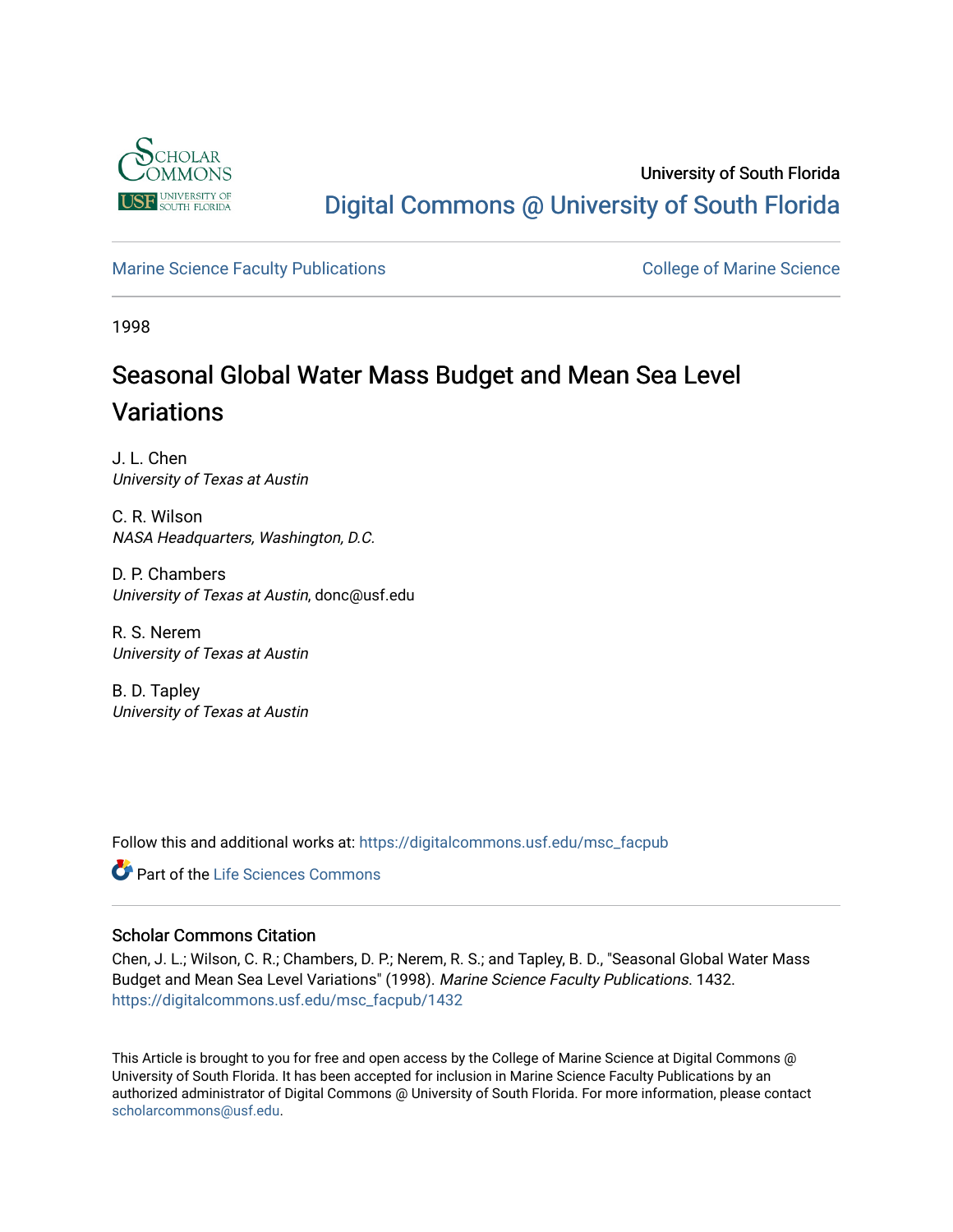# **Seasonal Global Water Mass Budget and Mean Sea Level Variations**

**J.L. Chen, <sup>1,2</sup> C.R. Wilson, <sup>2,3</sup> D.P. Chambers, <sup>1</sup> R.S. Nerem, <sup>1</sup> B.D. Tapley<sup>1</sup>** 

**Abstract. Analysis of TOPEX/Poseidon satellite altimeter data indicates that the global mean sea level variation has a clear seasonal signal with an amplitude of about 2 to 3 mm, along with a long term drift. This seasonal variation is associated with mass redistribution within the global hydrological cycle plus steric thermal contributions. We investigate seasonal variations of water vapor in the atmosphere and water storage on land using both assimilated atmospheric models and climatological data, and to estimate the corresponding global mean sea level changes. The predicted seasonal global mean sea level changes are then compared with the seasonal variabilities observed by TOPEX/Poseidon altimetry data, after the latter are corrected for the steric effect using a simplified thermal model derived from the NOAA World Ocean Atlas 1994. The good agreement in both amplitude and phase indicates that the T/P altimeter may provide key information for the global water mass budget by placing observational constraints on the mass budget variations predicted by global atmospheric and hydrological models.** 

### **Introduction**

**The global mean sea level (GMSL) change observed by the TOPEX/Poseidon (T/P) altimeter shows a clear seasonal variation plus a long term change. The amplitude of this seasonal mean sea level variation is about 2-3 mm [Nerem, et al., 1997]; the maximum and minimum mean sea surface heights are in September and March respectively (Figure 1). It is generally believed that this seasonal variation reflects: (1) steric or thermal effects associated with temperature changes within the oceans, and (2) water mass exchange of the atmosphere and continental water storage with the oceans.** 

**If the steric effects are known, this seasonal signal provides vital information about seasonal water mass budget in the global hydrological cycle or vice versa. A good understanding of mass induced GMSL change will help evaluate model performances in satellite altimetry (e.g. ocean tides and inverted barometer), and provide insights into the dynamical interactions between the atmosphere, hydrosphere, and solid Earth.** 

**The main objective of this paper is to investigate the seasonal mass variations in atmospheric water vapor contents**   $(\Delta M_{vapor})$ , continental water storage  $(\Delta M_{land})$ , and oceans

**Paper number 98GL02754. 0094-8534/98/98GL-02754505.00**   $(\Delta M_{ocean})$  using NASA assimilated atmospheric model **(GEOS-1) [Schubert et al., 1993], the NCEP-NCAR Data Assimilation System I(CDAS-1) [Kalnay et al., 1996], the climatological water budget data archive produced by Will**mott et al. [1985], and the global surface runoff data com**piled by Oki et al. [1997], and to estimate the mass induced**  GMSL change  $(\Delta H_{mass})$  based on water mass conservation **on the Earth's surface, i.e.** 

$$
\Delta M_{vapor} + \Delta M_{land} + \Delta M_{ocean} = 0 \tag{1}
$$

**For seasonal time scales, this approximation is reasonably**  accurate. The corresponding GMSL change  $(\Delta H_{mass})$  is then  $\Delta M_{ocean} = -(\Delta M_{vapor} + \Delta M_{land})$  divided by the ocean area (S<sub>ocean</sub>, about 71% of the Earth's surface) and fresh water density  $(\rho_o)$ , i.e.,

$$
\Delta H_{mass} = \frac{1}{\rho_o} \frac{\Delta M_{ocean}}{S_{ocean}} \tag{2}
$$

**The observed GMSL change associated with mass redistribution is calculated by removing the steric GMSL change from the T/P altimeter measurement using a thermal expansion model based on the the objectively analyzed temperature fields of the NOAA World Ocean Atlas 1994 (WOA94)**  [Levitus and Boyer, 1994]. We will also discuss possible error **sources in T/P altimeter observation, the steric model, and the global hydrological models that may affect the results.** 

#### **Data**

**The T/P altimeter data set used in this research covers the time period from October 1992 to April 1997 (repeat cycles 2 to 168), after the application of all media, instrument, and geophysical corrections, except for the inverted barometer correction. These corrections include ionospheric delay, wet and dry tropospheric delay, electromagnetic bias, and tides. The original GDR orbits have been replaced with those computed using the JGM-3 gravity field model [Tapley et al., 1996], the ocean tide model has been replaced with the UT/CSR 3.0 model [Eanes and Bettadapur, 1995], and an error in the pole tide correction has been removed. Sea level anomalies, which are deviations from a 4 year mean surface, are computed by interpolating the data to a fixed grid and then removing the mean sea surface height. The**  sea surface anomalies are then averaged into a uniform 1<sup>o</sup> **grid for each 10-day cycle.** 

**The objectively analyzed ocean temperature fields compiled in WOA94 provide three dimensional descriptions of the mean temperature for each month of the year based on all available historical in situ ocean temperature profiles from various instrument groups, including XBT, MBT, CTD, and traditional bottle data. These fields have a hor**izontal spatial resolution of  $1^{\circ} \times 1^{\circ}$  and cover 19 layers ex**tending from the ocean surface to a 1000 meter depth. The** 

**<sup>1</sup>Center for Space Research, University of Texas at Austin** 

**<sup>2</sup>Department of geological Sciences, University of Texas at Austin** 

**aNASA Headquarters, Washington, D.C.** 

**Copyright 1998 by the American Geophysical Union.**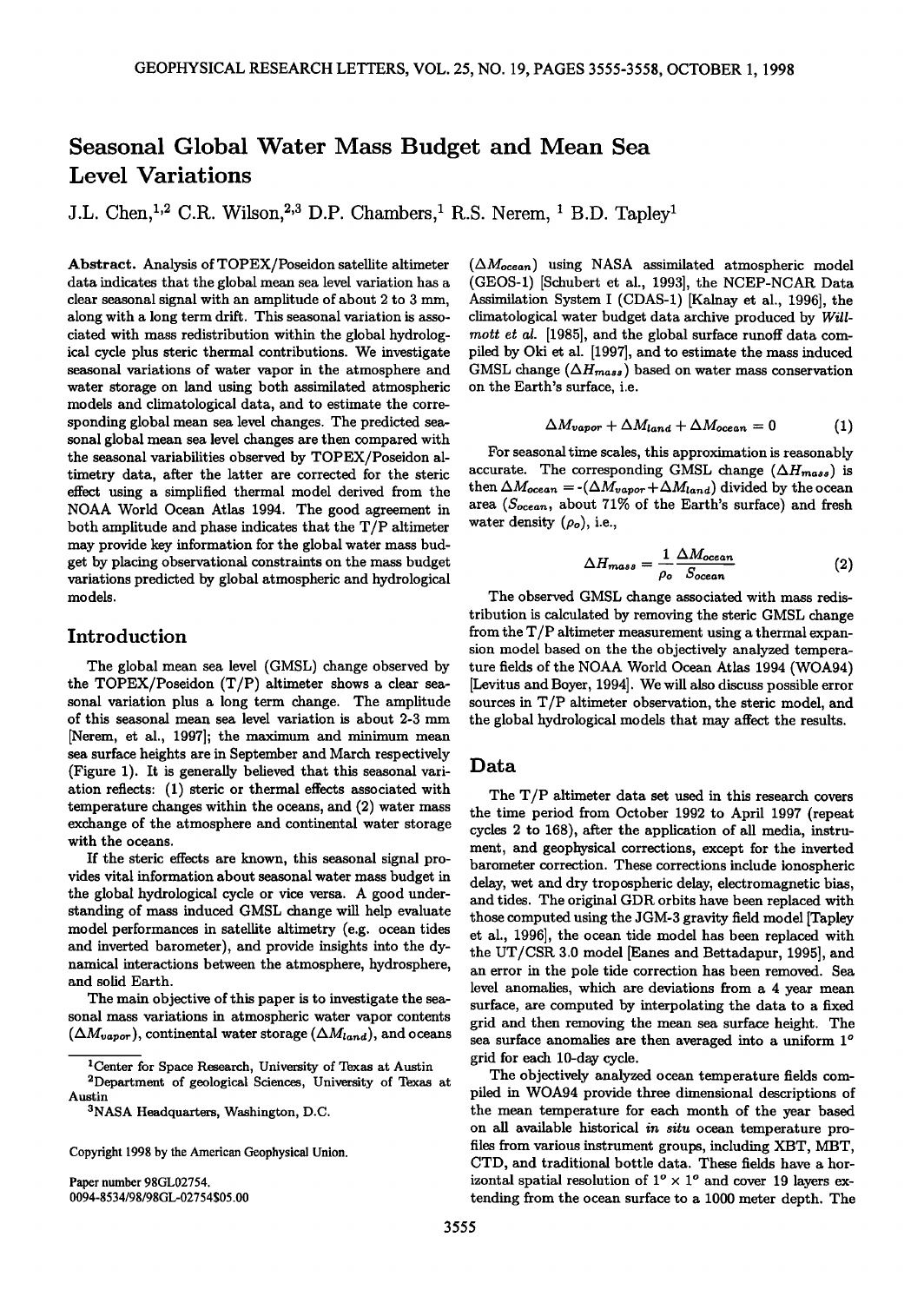

**Figure 1. Seasonal GMSL changes determined from T/P altimeter (cycles 5 - 168), and the steric GMSL variations from WOA94.** 

**top 14 layers (0 - 500 meter depth) are used to derive the thermal expansion model.** 

**Atmospheric total precipitable water data are from the monthly intrinsic fields of CDAS-1 climate assimilation system [Kalnay et al., 1996], running from Jan. 1958 to present.**  The spatial resolution is  $2.5^\circ \times 2.5^\circ$  (latitude x longitude). **The total precipitation and evaporation data are adopted from surface diagnostic fields of GEOS-1 [Schubert, et al., 1993] with a 3-hourly sampling rate, spatial resolution of**   $2.5^\circ \times 2^\circ$ , and a coverage from March 1980 to May 1995. The global gridded  $(1^{\circ} \times 1^{\circ}$ , monthly) seasonal precipitation and **evapotranspiration fields produced by Willmort et al. [1985] based on climatological data are also applied to benchmark the results from assimilation systems. The global monthly**  surface runoff grids  $(1^{\circ} \times 1^{\circ}, 1987$ -1988) are compiled by **Oki et al. [1997] from gauge discharge measurements. The seasonal variations in total precipitation, evaporation, and surface runoff are estimated from the above datasets, and applied to predict the mass induced seasonal GMSL change.** 

#### **Global Mean Sea Level Variation**

#### **T/P Altimetry**

**Figure i shows the GMSL changes measured by T/P, after a linear trend is removed by least squares' method. An**  area weighting function (i.e.  $cos(\theta)$ ;  $\theta$  is latitude) is applied **when calculating the mean sea level variation, and the time series is low-pass filtered through a 59-day moving average. The average annual variability is about 2.6 mm with the maximum sea surface height occurring in September and the minimum in March, the late summer and late winter of northern hemisphere, respectively. This seasonal variability varies slightly when using different averaging scheme (com**pared to 2.0 mm and roughly the same phase from Nerem et **al., [1997 and personal communication]). Other major error sources will be discussed later.** 

Steric sea surface height changes  $(\Delta H(\theta, \lambda, t))$  caused **by seasonal temperature variations are estimated from the WOA94 objectively analyzed temperature fields described as** 

$$
\Delta H(\theta,\lambda,t) = \sum_{i=1}^{14} K(T,P) \cdot \Delta T(\theta,\lambda,t) \cdot h_i \qquad (3)
$$

where  $\theta$  is latitude, and  $\lambda$  is east longitude;  $\Delta T(\theta, \lambda, t)$  is **the temperature deviation from the annual mean at month**   $t$ , and  $K(T, P)$  describes the thermal expansion coefficient as a function of temperature  $(T)$  and pressure  $(P)$ .  $h_i$  is the thickness of layer  $i$  ( $i = 1, 2, ..., 14$ ). The  $K(T, P)$  we used is **from Knauss [1978], interpolated to the mean pressures and temperatures corresponding to each layer.** 

**The monthly series of global mean steric sea surface height variations estimated from the above model are shown in Figure 1. The steric correction actually implies a larger variability of the GMSL change associated with mass redistribution than that observed by T/P, since it is approximately 6 months out of phase with the T/P observations.** 

**The WOA94 analyzed temperature fields well represent the large scale seasonal temperature variations in the northern hemisphere and equatorial regions [Chambers et al., 1997; Levitus and Boyer, 1994]. Due to the sparse data samples, the accuracy in the southern hemisphere (SH) is relative poorer. However, because (i) this seasonal cycle is derived from all available historical temperature profiles of over 4.4 million (of which about 1/2 million in SH with 1/10 million in regions above 40 degree of latitude); (ii) we are looking at the seasonal variations of the longest wavelength (global mean), these fields should provide relatively accurate representation of the seasonal global mean temperature variation of the southern oceans.** 

#### **Global Water Mass Balance**

**The water vapor content varies as a consequence of seasonality, mainly because the saturation pressure is a function of temperature (increasing with temperature). Total precipitable water is the vertical integral of specific humidity in a given area. Using the monthly surface intrinsic precipitable water fields of CDAS-1, we estimate the global mean water**  vapor mass fluctuations  $(M_{vapor}(t))$  in a given month t by,

$$
M_{vapor}(t) = \sum_{\theta=-\frac{\pi}{2}}^{\frac{\pi}{2}} \sum_{\lambda=0}^{2\pi} \Delta V(\theta, \lambda, t) \cdot \Delta S \qquad (4)
$$

in which,  $\Delta S = R^2 \Delta \theta \Delta \lambda \cos \theta$  is surface area element (in units of  $cm^2$ ;  $\Delta V(\theta, \lambda, t)$  is the departure of the gridded



**Figure 2. Water vapor fluctuation in the atmosphere and continental water storage changes from Model-1 and Model-2. Both are converted into global mean, i.e. averaged over**  the entire Earth's surface in unit of  $q/cm^2$ .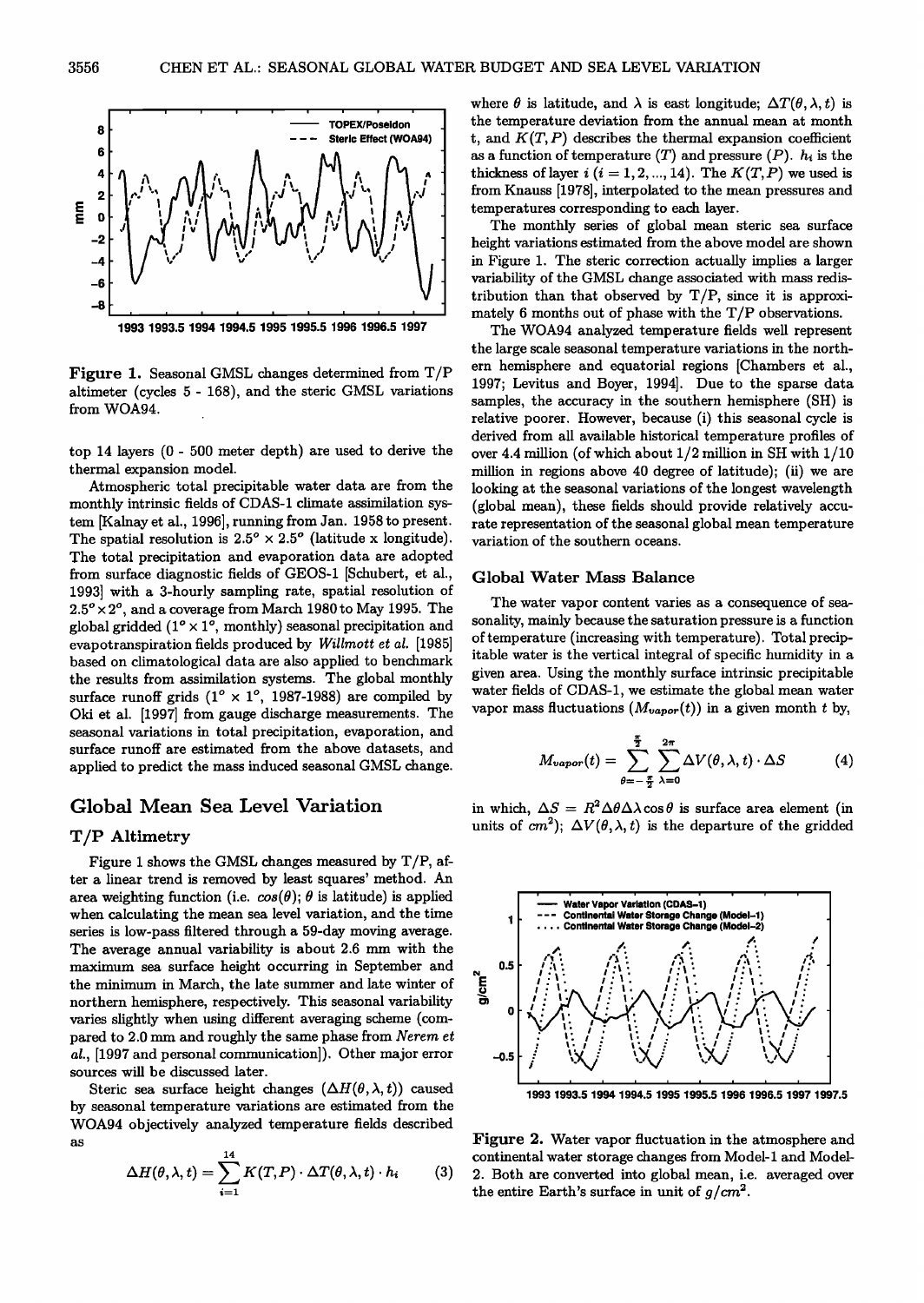**Table 1. Annual and semiannual global mean sea level variations observed from TOPEX/Poseidon altimeter with steric effect removed, and predicted from two continental hydrological models.** 

| <b>Sources</b> | Annual               |                            | Semiannual  |                |
|----------------|----------------------|----------------------------|-------------|----------------|
|                | amp<br>$\text{(mm)}$ | $_{\rm phase}$<br>$(\deg)$ | amp<br>(mm) | phase<br>(deg) |
| $T/P$ - Steric | 7.1                  | 199                        | 0.6         | 119            |
| Model-1        | 5.9                  | 214                        | 1.6         | 111            |
| Model-2        | 8.9                  | 171                        | 1.7         | 102            |

**The phase is refered to Jan 1 0.0h.** 

total precipitable water  $(V(\theta, \lambda, t))$ , in unit of  $g/cm^2$  rela**tive to the mean over the time span; R is the mean radius**  of the Earth:  $\Delta\theta$  and  $\Delta\lambda$  are grid intervals determined by the spatial resolution of the gridded field. The total water **vapor variation is normalized by the Earth's surface area and shown in Figure 2. There is a clear seasonal variation of water vapor content in the atmosphere with a mean an**nual variability of about 0.2  $g/cm^2$  water equivalent. The **atmosphere holds the maximum water vapor in August and minimum in February.** 

Continental water storage changes  $(\Delta M_{land}(t))$  at given **month t are computed using the hydrological conservation equations,** 

$$
\frac{dS(t)}{dt} = \sum_{\theta=-\frac{\pi}{2}}^{\frac{\pi}{2}} \sum_{\lambda=0}^{2\pi} (P - E - R) \cos(\theta) \tag{5}
$$

$$
\Delta M_{land}(t) = \sum_{t'=0}^{t} \frac{dS(t')}{dt'} \Delta t'
$$
 (6)

in which  $dS(t)/dt$  is water mass storage change rate; P, E, and R are precipitation, evapotranspiration, and sur**face runoff, respectively (all fields are averaged into monthly**  mean, and in unit of g/month);  $\Delta t' = 1$  month, is the sam**pling interval.** 

 $\Delta M_{land}(t)$  are computed using two different hydrological **models• In Model-l, P and E are adopted from GEOS-1 assimilation system, while • Model-2, P and E are adopted**  from Willmott et al.'s [1985] climatological model. The sur**face runoff fields given by Oki et al. [1997] are used in both**  models. The estimated  $\Delta M_{land}(t)$  are also normalized by **the total area of the Earth's surface and shown in Figure 2.** 

#### **Conclusion**

**The GMSL changes due to water mass exchange with**  the Earth system are derived from  $\Delta M_{vapor}$  and  $\Delta M_{land}$  ac**cording to equation (2), for both Model-1 and Model-2. The results are shown in Figure 3, compared with the non-steric T/P (T/P - Steric) observations. It is seen that seasonal water mass exchange of the atmosphere and land with the**  oceans causes GMSL to change by  $\pm$  6 to  $\pm$  9 mm, which **agrees well with the non-steric T/P observation (7 ram) in both amplitude and phase (See Table 1). The model predicted semiannual GMSL changes (1.6 mm) seem too large than T/P observation, while the phases agree quite well (See**  **Table 1). Figure 4 shows the vector representations of annual GMSL changes from T/P observation and two model predictions.** 

**This investigation has led to a better understanding of the GMSL changes observed from the T/P altimeter. The good agreement between hydrological model predictions and T/P observations indicates that the seasonal GMSL is indeed greatly influenced by water mass exchanges with atmosphere and continents. The results suggest that data from T/P and future satellite altimeter missions (e.g. Jason-l) can provide important observational constraints on water mass budget of global atmospheric and hydrological models.** 

#### **Discussion**

**This paper intends to show some encouraging results about the potential hydrological influences on seasonal GMSL change. Two hydrological model predictions are in reasonable agreement with the non-steric T/P measurements. Many error sources could have affected the results, including the errors in T/P sea level measurement, its steric corrections, and especially the hydrological model predictions.**  The T/P measurement only covers the region between  $65^\circ$ **N and 65 ø S latitude, however, since T/P covers over 93% of the global ocean area and sea level variabilities are not particularly large in very high latitude, this sampling error should be relatively small. Another potential error source is the wet troposphere delay effect on the altimetry measurement. Even though there is a potential water vapor drift (-1 to -2 ram/year by Urban, personal communication, 1998), no result on seasonal water vapor error is available yet.** 

**The steric corrections we applied are based on WOA94 analyzed seasonal ocean temperature fields. The historical in situ temperature data used in WOA94 are currently the only practical data resource in studying the global steric sea level change. The general ocean circulation models are presently limited in this application by the assumptions of conservation of volume. A steric ocean model by assimilating in situ observations and satellite radiometer sea surface temperature measurements should lead to better estimates of the steric GMSL change in the future.** 

**The budget of continental water cycle is a least known process in the Earth's system, especially so for the evapo-**



**Figure 3. The comparison between model predicted GMSL variations with T/P observations with thermal steric effects removed.**